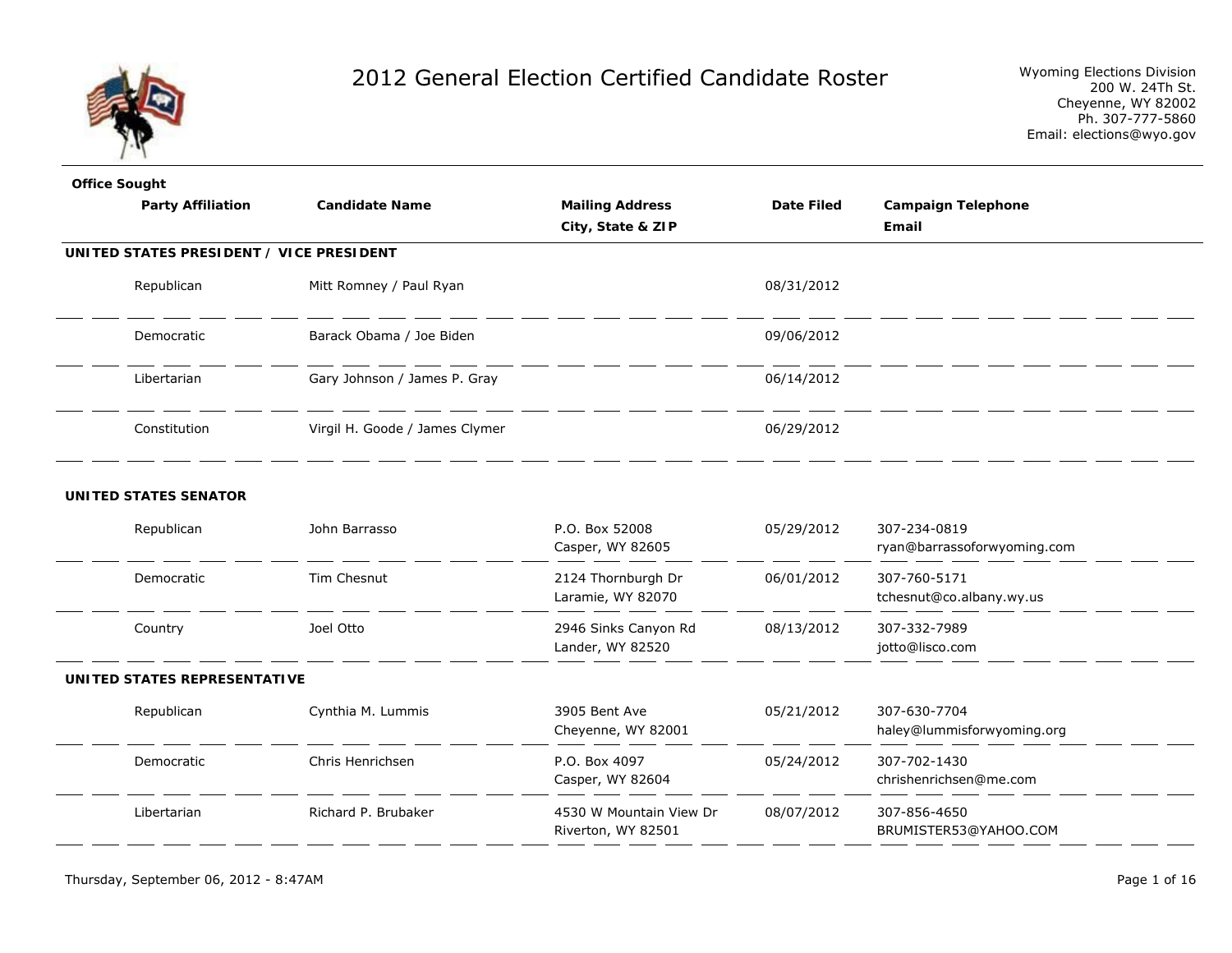

| <b>Office Sought</b>     |                       |                                              |                   |                                            |
|--------------------------|-----------------------|----------------------------------------------|-------------------|--------------------------------------------|
| <b>Party Affiliation</b> | <b>Candidate Name</b> | <b>Mailing Address</b><br>City, State & ZIP  | <b>Date Filed</b> | <b>Campaign Telephone</b><br>Email         |
| Constitution             | Daniel Clyde Cummings | P.O. Box 1060<br>Casper, WY 82602-1060       | 08/20/2012        | 307-472-1863<br>cummings4congress@mail.com |
| Country                  | Don Wills             | 105 Road 161<br>Pine Bluffs, WY 82082        | 08/13/2012        | 307-245-3140<br>don.wills@me.com           |
| <b>STATE SENATOR 02</b>  |                       |                                              |                   |                                            |
| Republican               | Jim Anderson          | 92 Running Dutchman Rd<br>Glenrock, WY 82637 | 05/17/2012        | 307-436-9618<br>jamesda1@msn.com           |
| <b>STATE SENATOR 04</b>  |                       |                                              |                   |                                            |
| Republican               | <b>Tony Ross</b>      | 614 Bonanza Trl<br>Cheyenne, WY 82009        | 05/17/2012        | 307-638-1551<br>tross@wyoming.com          |
| <b>STATE SENATOR 06</b>  |                       |                                              |                   |                                            |
| Republican               | Wayne Johnson         | 5502 Canyon Rd<br>Cheyenne, WY 82009         | 05/17/2012        | 307-635-2181<br>johnson4sd6@yahoo.com      |
| Country                  | William R. Hill       | P.O. Box 43<br>Albin, WY 82050               | 08/14/2012        | 307-246-3355<br>wrhill57@live.com          |
| <b>STATE SENATOR 08</b>  |                       |                                              |                   |                                            |
| Republican               | Curtis Bryan Albrecht | 1319 W 32nd St<br>Cheyenne, WY 82001         | 05/17/2012        | 307-634-6286<br>cbalbrecht@gmail.com       |
| Democratic               | Floyd A. Esquibel     | 1222 W 31st St<br>Cheyenne, WY 82001         | 05/17/2012        | 307-638-6529<br>fesquibel@wyoming.com      |
| <b>STATE SENATOR 10</b>  |                       |                                              |                   |                                            |
| Republican               | Phil Nicholas         | P.O. Box 928<br>Laramie, WY 82073            | 05/17/2012        | 307-742-7140<br>nicholas@wyolegal.com      |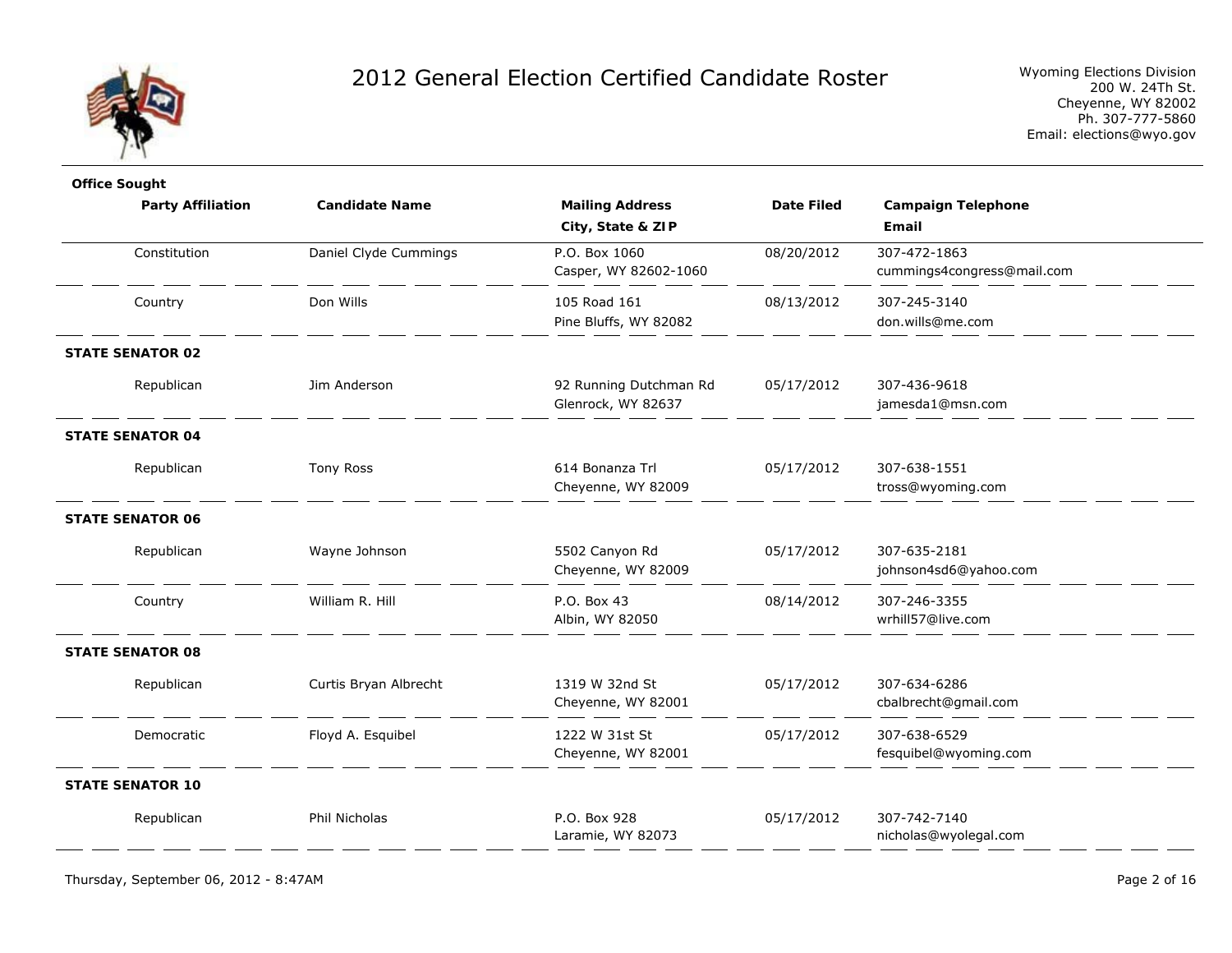

| <b>Office Sought</b>     |                       |                                        |                   |                                        |
|--------------------------|-----------------------|----------------------------------------|-------------------|----------------------------------------|
| <b>Party Affiliation</b> | <b>Candidate Name</b> | <b>Mailing Address</b>                 | <b>Date Filed</b> | <b>Campaign Telephone</b>              |
|                          |                       | City, State & ZIP                      |                   | Email                                  |
| <b>STATE SENATOR 12</b>  |                       |                                        |                   |                                        |
| Democratic               | Bernadine L. Craft    | P.O. Box 63<br>Rock Springs, WY 82902  | 05/23/2012        | 307-382-5035<br>larrykhill@hotmail.com |
| <b>STATE SENATOR 14</b>  |                       |                                        |                   |                                        |
| Republican               | Stan Cooper           | 417 Agate St<br>Kemmerer, WY 83101     | 05/17/2012        | 307-877-6450<br>scooperwy@gmail.com    |
| Country                  | John Vincent Love     | P.O. Box 388<br>Daniel, WY 83115       | 08/15/2012        | 307-870-5875<br>love500@hotmail.com    |
| <b>STATE SENATOR 16</b>  |                       |                                        |                   |                                        |
| Republican               | Dan Dockstader        | P.O. Box 129                           | 05/17/2012        | 307-885-9705                           |
|                          |                       | Afton, WY 83110                        |                   | ddockstader@wyoming.com                |
| <b>STATE SENATOR 18</b>  |                       |                                        |                   |                                        |
| Republican               | Henry H.R. "Hank" Coe | P.O. Box 1088<br>Cody, WY 82414        | 05/17/2012        | 307-587-4655<br>HCOE@WYOMING.COM       |
| <b>STATE SENATOR 20</b>  |                       |                                        |                   |                                        |
| Republican               | Gerald E. Geis        | 600 Holly Ave<br>Worland, WY 82401     | 05/17/2012        | 307-347-6443<br>ggeis@wyoming.com      |
| <b>STATE SENATOR 22</b>  |                       |                                        |                   |                                        |
| Republican               | John C. Schiffer      | 561 Sussex Rt<br>Kaycee, WY 82639-0000 | 05/21/2012        | 307-738-2232<br>jschiffe@wyoming.com   |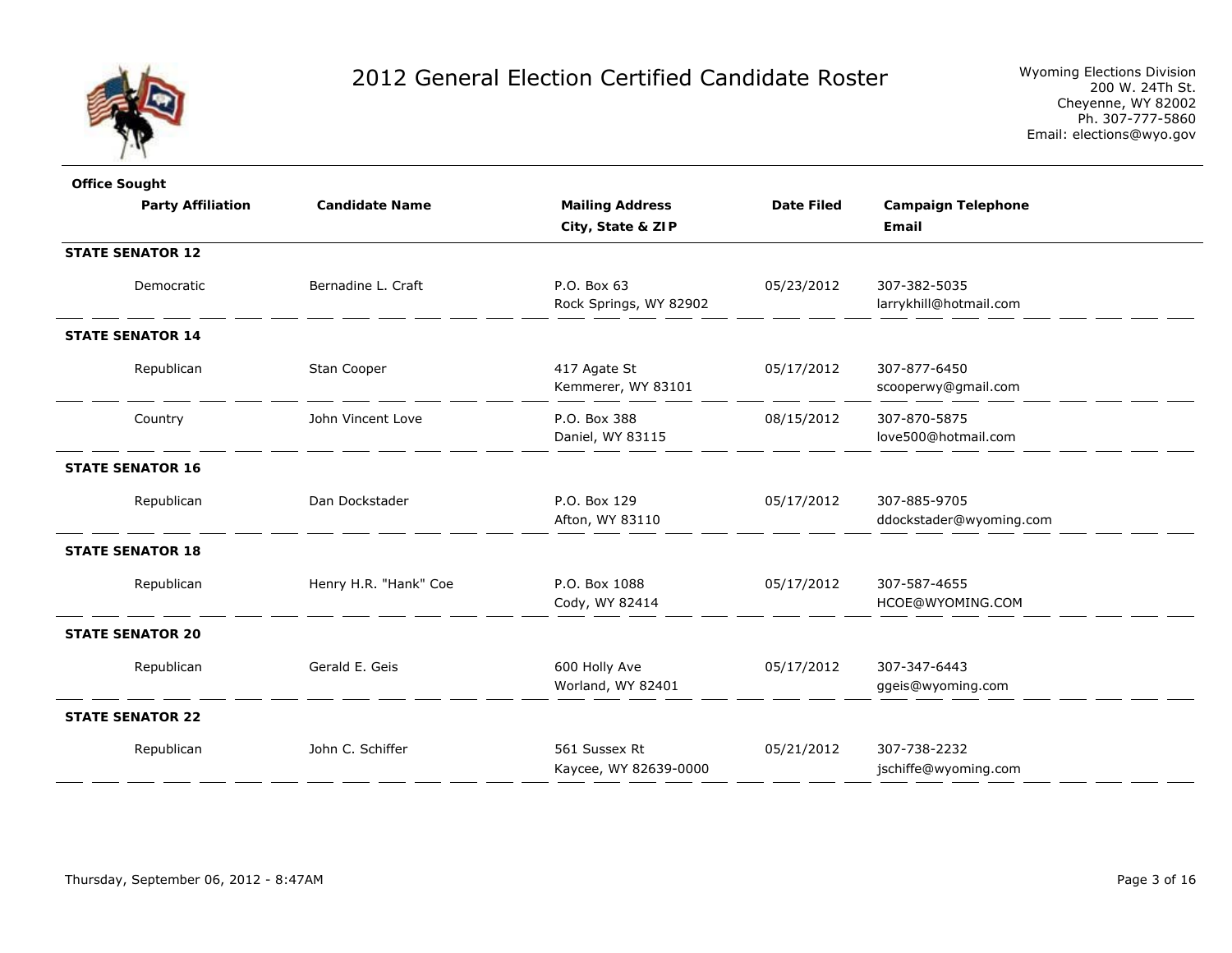

| <b>Office Sought</b>           |                              |                                            |                   |                                        |  |
|--------------------------------|------------------------------|--------------------------------------------|-------------------|----------------------------------------|--|
| <b>Party Affiliation</b>       | <b>Candidate Name</b>        | <b>Mailing Address</b>                     | <b>Date Filed</b> | <b>Campaign Telephone</b>              |  |
|                                |                              | City, State & ZIP                          |                   | Email                                  |  |
| <b>STATE SENATOR 24</b>        |                              |                                            |                   |                                        |  |
| Republican                     | Michael Von Flatern          | 1318 Columbine Dr<br>Gillette, WY 82718    | 05/17/2012        | 307-686-2946<br>mvonf@vcn.com          |  |
| Country                        | <b>Bradley Edward Kramer</b> | 805 Beech St<br>Gillette, WY 82716         | 08/15/2012        | none provided<br>bradekramer@yahoo.com |  |
| <b>STATE SENATOR 26</b>        |                              |                                            |                   |                                        |  |
| Republican                     | Eli D. Bebout                | 112 Big Bend Ave<br>Riverton, WY 82501     | 05/17/2012        | 307-856-0375<br>senbebout@wyoming.com  |  |
| <b>STATE SENATOR 28</b>        |                              |                                            |                   |                                        |  |
| Republican                     | Jim Anderson                 | 5941 S Cedar St<br>Casper, WY 82601        | 05/17/2012        | 307-267-5775<br>jlawyo@bresnan.net     |  |
| Democratic                     | Kim Holloway                 | 2068 Cedar St S<br>Casper, WY 82601        | 06/01/2012        | 307-237-0373<br>kholloway@bresnan.net  |  |
| <b>STATE SENATOR 30</b>        |                              |                                            |                   |                                        |  |
| Republican                     | Charles K. Scott             | 13900 State Hwy 487<br>Casper, WY 82604    | 05/17/2012        | 307-473-2512<br>No e-mail provided     |  |
| <b>STATE REPRESENTATIVE 01</b> |                              |                                            |                   |                                        |  |
| Republican                     | Mark A. Semlek               | 1307 D Rd<br>Moorcroft, WY 82721           | 05/25/2012        | 307-756-9294<br>msemlek@wbaccess.net   |  |
| <b>STATE REPRESENTATIVE 02</b> |                              |                                            |                   |                                        |  |
| Republican                     | Hans Hunt                    | 1347 Old Highway 85<br>Newcastle, WY 82701 | 05/18/2012        | 307-746-8899<br>hhunt@wyoming.com      |  |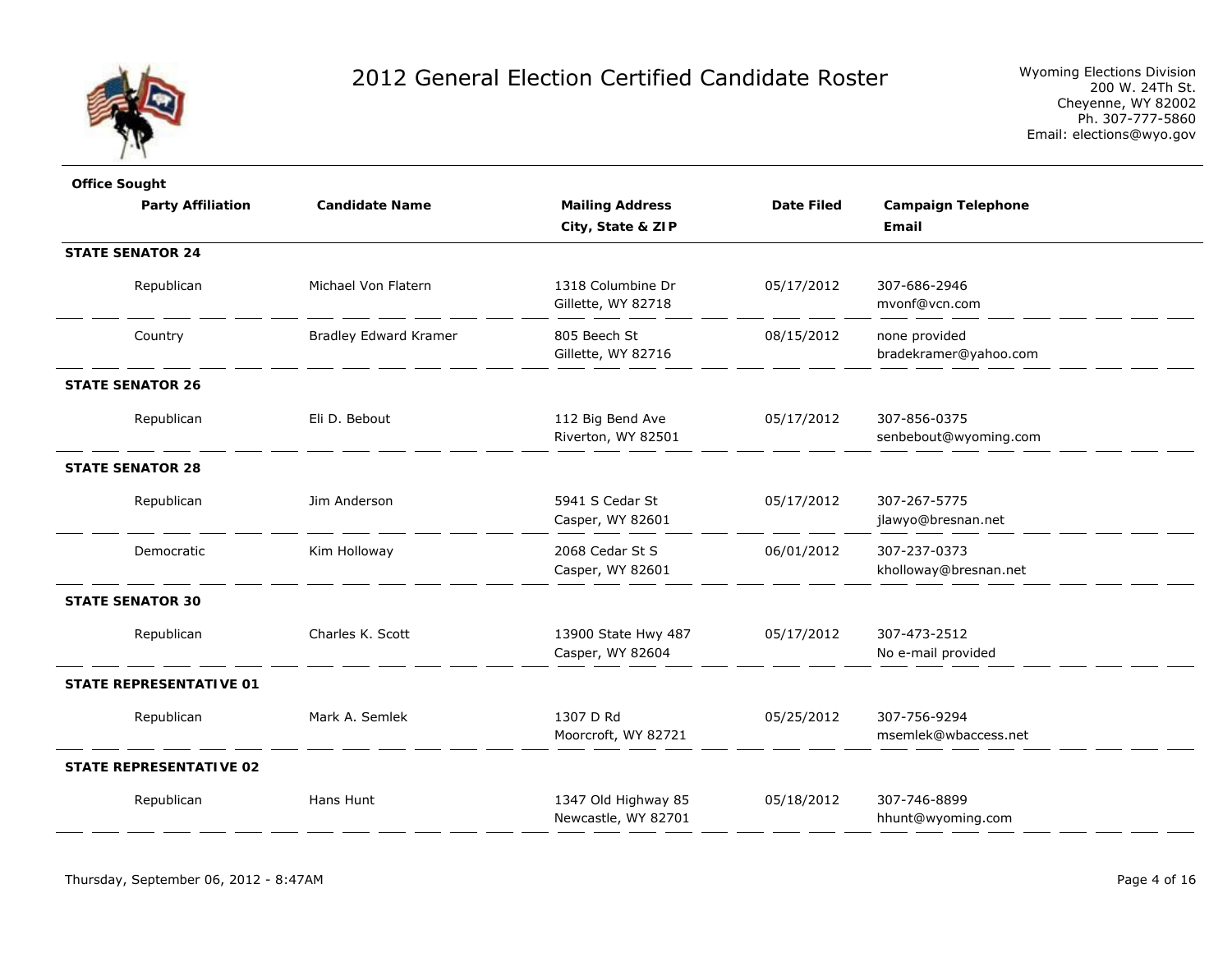

| <b>Office Sought</b>           |                       |                                                     |                   |                                         |
|--------------------------------|-----------------------|-----------------------------------------------------|-------------------|-----------------------------------------|
| <b>Party Affiliation</b>       | <b>Candidate Name</b> | <b>Mailing Address</b>                              | <b>Date Filed</b> | <b>Campaign Telephone</b>               |
|                                |                       | City, State & ZIP                                   |                   | Email                                   |
| <b>STATE REPRESENTATIVE 03</b> |                       |                                                     |                   |                                         |
| Republican                     | <b>Eric Barlow</b>    | 1625 A Buffalo Cut Across Rd.<br>Gillette, WY 82718 | 05/25/2012        | 307-682-9639<br>barlow@wyoming.com      |
| <b>STATE REPRESENTATIVE 04</b> |                       |                                                     |                   |                                         |
| Republican                     | Dan R. Kirkbride      | P.O. Box 37<br>Chugwater, WY 82210                  | 05/29/2012        | 307-331-2265<br>danleydoright@gmail.com |
| Constitution                   | <b>Bill Motley</b>    | 604 12th St<br>Wheatland, WY 82201                  | 08/20/2012        | 307-331-0162<br>bmotley67@gmail.com     |
| <b>STATE REPRESENTATIVE 05</b> |                       |                                                     |                   |                                         |
| Republican                     | Matt Teeters          | 1520 Rd 70                                          | 05/19/2012        | 307-837-2359                            |
|                                |                       | Lingle, WY 82223                                    |                   | mteeters@wyoming.com                    |
| <b>STATE REPRESENTATIVE 06</b> |                       |                                                     |                   |                                         |
| Republican                     | Richard L Cannady     | P.O. Box 1597                                       | 05/17/2012        | 307-436-5355                            |
|                                |                       | Glenrock, WY 82637                                  |                   | gcbiz1@aol.com                          |
| <b>STATE REPRESENTATIVE 07</b> |                       |                                                     |                   |                                         |
| Republican                     | Sue Wilson            | P.O. Box 21035                                      | 05/17/2012        | 307-316-7497                            |
|                                |                       | Cheyenne, WY 82003                                  |                   | sue@wilsonwyominghouse7.com             |
| Democratic                     | Joe Fender            | 1053 Dan Ranch Rd                                   | 05/18/2012        | 307-421-5048                            |
|                                |                       | Cheyenne, WY 82009                                  |                   | joe@joefender.com                       |
| <b>STATE REPRESENTATIVE 08</b> |                       |                                                     |                   |                                         |
| Republican                     | <b>Bob Nicholas</b>   | 6225 Mountainview Drive                             | 05/22/2012        | 307-634-2994                            |
|                                |                       | Cheyenne, WY 82009                                  |                   | bob@ncwyolaw.com                        |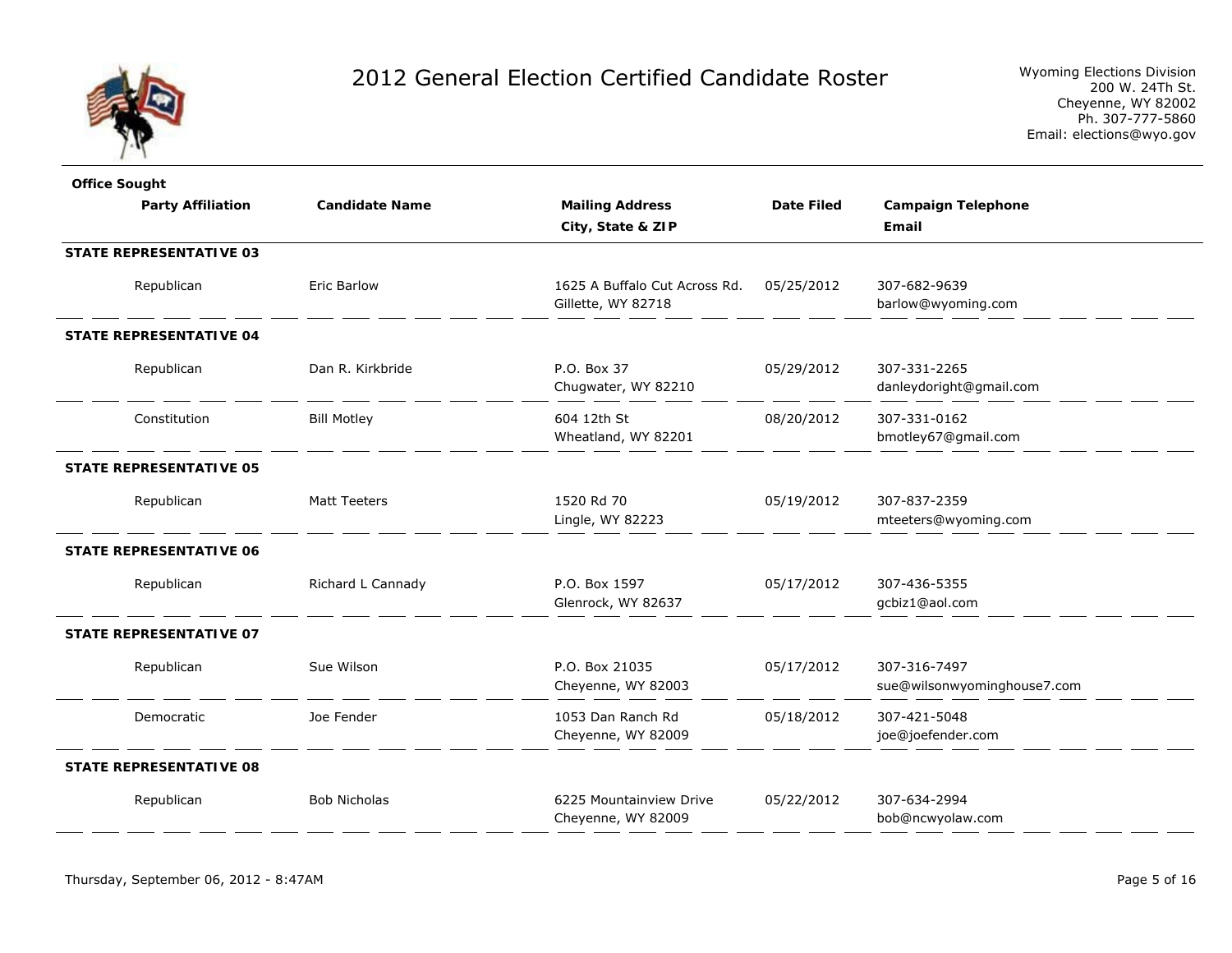

| <b>Office Sought</b>           |                       |                        |                   |                               |
|--------------------------------|-----------------------|------------------------|-------------------|-------------------------------|
| <b>Party Affiliation</b>       | <b>Candidate Name</b> | <b>Mailing Address</b> | <b>Date Filed</b> | <b>Campaign Telephone</b>     |
|                                |                       | City, State & ZIP      |                   | Email                         |
| Democratic                     | Kathleen Petersen     | 3323 Mccomb Ave        | 06/01/2012        | 307-421-4496                  |
|                                |                       | Cheyenne, WY 82001     |                   | kathleen_petersen@hotmail.com |
| <b>STATE REPRESENTATIVE 09</b> |                       |                        |                   |                               |
| Republican                     | David L Zwonitzer     | 4204 Dell Range Blvd   | 05/17/2012        | 307-635-7247                  |
|                                |                       | Cheyenne, WY 82009     |                   | zwonit@aol.com                |
| Libertarian                    | Charles Kenworthy     | P.O. Box 2358          | 08/07/2012        | 307-214-2321                  |
|                                |                       | Cheyenne, WY 82003     |                   | no email provided             |
| Constitution                   | Skip Eshelman         | 5311 Sagebrush Ave     | 08/20/2012        | none provided                 |
|                                |                       | Cheyenne, WY 82009     |                   | hexsigns@gmail.com            |
| Country                        | Perry Helgeson        | 5312 Potomac St        | 08/13/2012        | 307-632-3652                  |
|                                |                       | Cheyenne, WY 82001     |                   | perry.helgeson@gmail.com      |
| <b>STATE REPRESENTATIVE 10</b> |                       |                        |                   |                               |
| Republican                     | John Eklund           | 2918 Us 85             | 05/17/2012        | 307-246-3251                  |
|                                |                       | Cheyenne, WY 82009     |                   | jeklund@wyoming.com           |
| <b>STATE REPRESENTATIVE 11</b> |                       |                        |                   |                               |
| Republican                     | Jerry Zellars         | 608 E 22nd St          | 05/21/2012        | 307-632-3037                  |
|                                |                       | Cheyenne, WY 82001     |                   | jzellars@gmail.com            |
| Democratic                     | Mary A. Throne        | P.O. Box 828           | 05/17/2012        | 307-630-6728                  |
|                                |                       | Cheyenne, WY 82003     |                   | throneforhouse@gmail.com      |
| <b>STATE REPRESENTATIVE 12</b> |                       |                        |                   |                               |
| Republican                     | David S. Kniseley     | 207 Derr Ave           | 06/01/2012        | 307-221-2271                  |
|                                |                       | Cheyenne, WY 82007     |                   | davidkniseley@gmail.com       |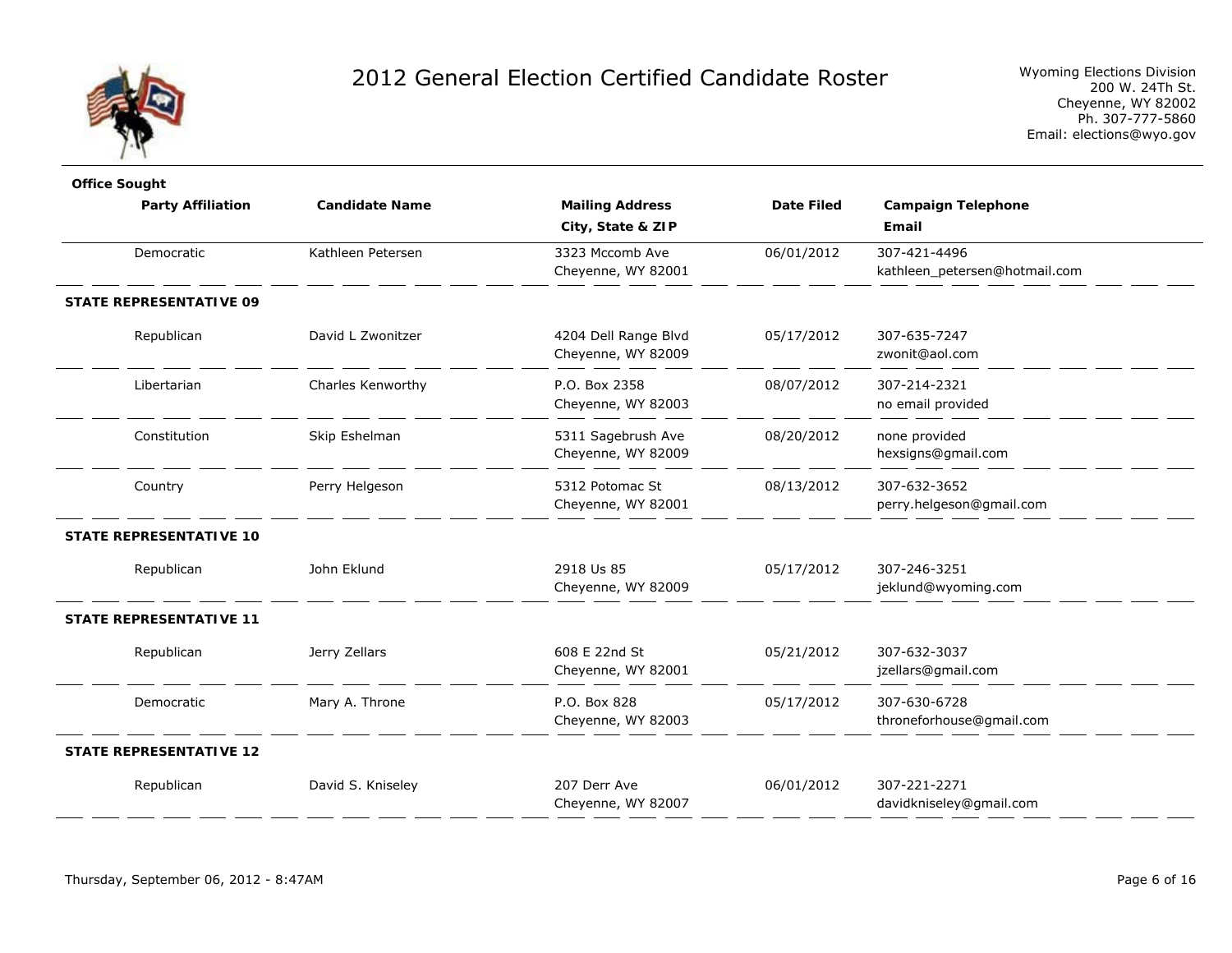

Wyoming Elections Division 200 W. 24Th St. Cheyenne, WY 82002 Ph. 307-777-5860 Email: elections@wyo.gov

| <b>Office Sought</b>           |                       |                        |                   |                            |
|--------------------------------|-----------------------|------------------------|-------------------|----------------------------|
| <b>Party Affiliation</b>       | <b>Candidate Name</b> | <b>Mailing Address</b> | <b>Date Filed</b> | <b>Campaign Telephone</b>  |
|                                |                       | City, State & ZIP      |                   | Email                      |
| Democratic                     | Lee R. Filer          | 265 Bent Ave           | 05/21/2012        | 307-421-9554               |
|                                |                       | Cheyenne, WY 82007     |                   | lr_filer@yahoo.com         |
| <b>STATE REPRESENTATIVE 13</b> |                       |                        |                   |                            |
| Democratic                     | Cathy Connolly        | 1321 E Garfield St     | 05/17/2012        | 307-399-0482               |
|                                |                       | Laramie, WY 82070      |                   | cathy@connollyforhouse.com |
| <b>STATE REPRESENTATIVE 14</b> |                       |                        |                   |                            |
| Republican                     | Kermit C. Brown       | P.O. Box 817           | 05/17/2012        | 307-745-7358               |
|                                |                       | Laramie, WY 82073      |                   | kermitbrown@wyoming.com    |
| Democratic                     | Tim Nyquist           | 32102 Us Hwy 30        | 05/30/2012        | 307-631-7495               |
|                                |                       | Laramie, WY 82072      |                   | nyqwood@yahoo.com          |
| <b>STATE REPRESENTATIVE 15</b> |                       |                        |                   |                            |
| Republican                     | Donald Burkhart       | P.O. Box 852           | 05/17/2012        | 307-324-6007               |
|                                |                       | Rawlins, WY 82301      |                   | dburkhart@wyoming.com      |
| Democratic                     | George Bagby          | 810 7th St             | 05/17/2012        | 307-324-5525               |
|                                |                       | Rawlins, WY 82301      |                   | g.bagby@bresnan.net        |
| <b>STATE REPRESENTATIVE 16</b> |                       |                        |                   |                            |
| Republican                     | Ruth Ann Petroff      | P.O. Box 2764          | 05/30/2012        | 307-690-3392               |
|                                |                       | Jackson, WY 83001      |                   | ruthann@ruthann.us         |
| <b>STATE REPRESENTATIVE 17</b> |                       |                        |                   |                            |
| Republican                     | Stephen Watt          | 845 Massachusetts Ave  | 05/24/2012        | 307-212-2102               |
|                                |                       | Rock Springs, WY 82901 |                   | sixwatt@sweetwaterhsa.com  |
| Democratic                     | JoAnn Dayton          | 738 D St               | 05/23/2012        | 307-389-1296               |
|                                |                       | Rock Springs, WY 82901 |                   | mdayto@msn.com             |
|                                |                       |                        |                   |                            |

Thursday, September 06, 2012 - 8:47AM Page 7 of 16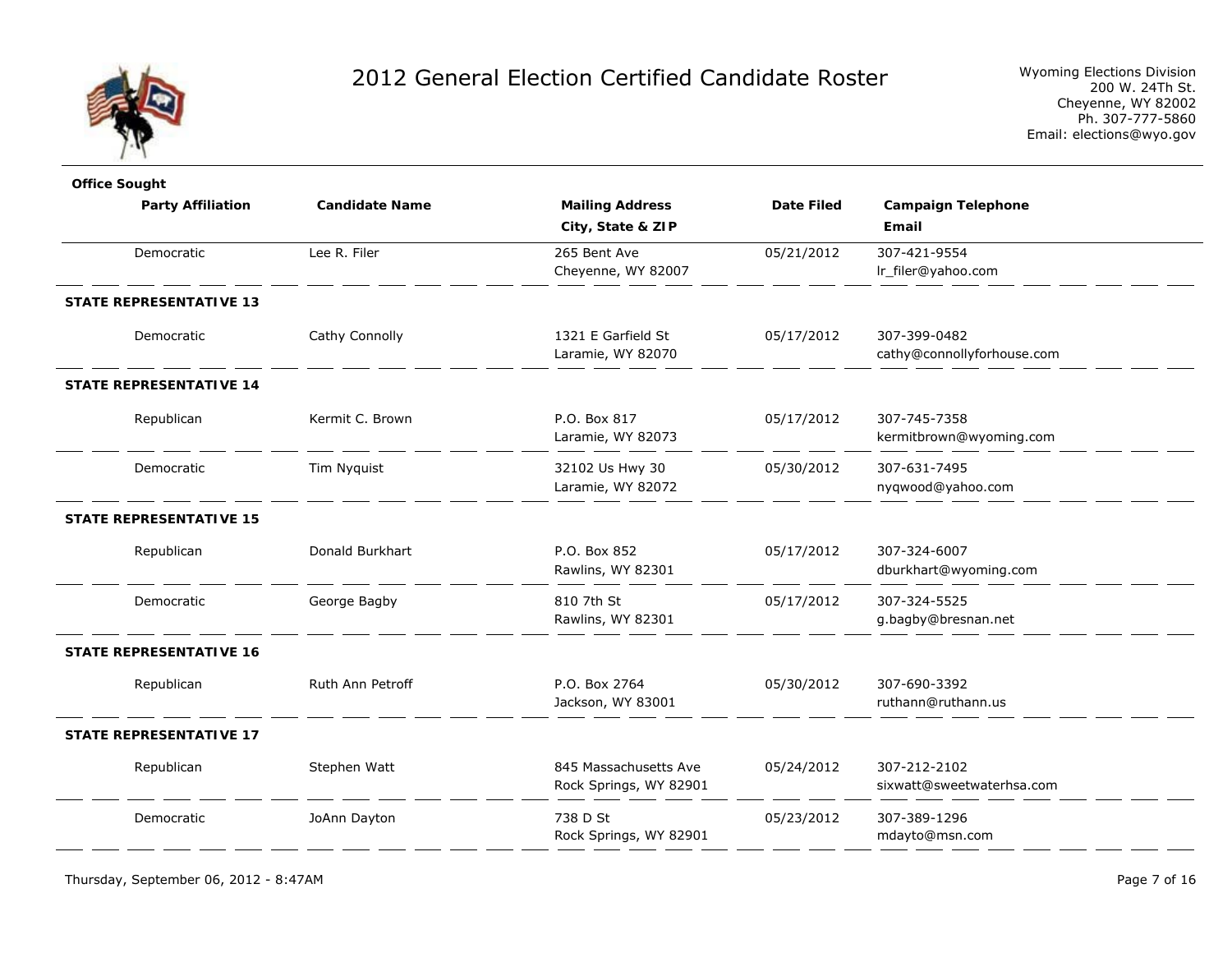

| <b>Office Sought</b>           |                       |                                           |                   |                                          |
|--------------------------------|-----------------------|-------------------------------------------|-------------------|------------------------------------------|
| <b>Party Affiliation</b>       | <b>Candidate Name</b> | <b>Mailing Address</b>                    | <b>Date Filed</b> | <b>Campaign Telephone</b>                |
|                                |                       | City, State & ZIP                         |                   | Email                                    |
| <b>STATE REPRESENTATIVE 18</b> |                       |                                           |                   |                                          |
| Republican                     | Kathleen Davison      | Box 602<br>Kemmerer, WY 83101             | 05/22/2012        | 307-877-6483<br>kdavison@wyoming.com     |
| <b>STATE REPRESENTATIVE 19</b> |                       |                                           |                   |                                          |
| Republican                     | Allen M. Jaggi        | P.O. Box 326<br>Lyman, WY 82937           | 05/17/2012        | 307-786-2817<br>ajaggi@wyoming.com       |
| <b>STATE REPRESENTATIVE 20</b> |                       |                                           |                   |                                          |
| Republican                     | Albert Sommers        | P.O. Box 1608<br>Pinedale, WY 82941       | 05/23/2012        | 307-360-7060<br>albert@albertsommers.com |
| <b>STATE REPRESENTATIVE 21</b> |                       |                                           |                   |                                          |
| Republican                     | Robert McKim          | 10964 Wy238<br>Afton, WY 83110            | 05/17/2012        | 307-885-3733<br>dynopup@gmail.com        |
| <b>STATE REPRESENTATIVE 22</b> |                       |                                           |                   |                                          |
| Republican                     | Marti Halverson       | P.O. Box 5009<br>Etna, WY 83118           | 05/29/2012        | 307-413-5236<br>marti22@silverstar.com   |
| Independent                    | <b>Bill Winney</b>    | P O Box 334<br>Bondurant, WY 82922        | 08/27/2012        | 307-413-1506<br>bill.winney@hotmail.com  |
| <b>STATE REPRESENTATIVE 23</b> |                       |                                           |                   |                                          |
| Republican                     | Keith Gingery         | 1175 W Brangus Drive<br>Jackson, WY 83001 | 05/18/2012        | 307-734-5624<br>kgingery@bresnan.net     |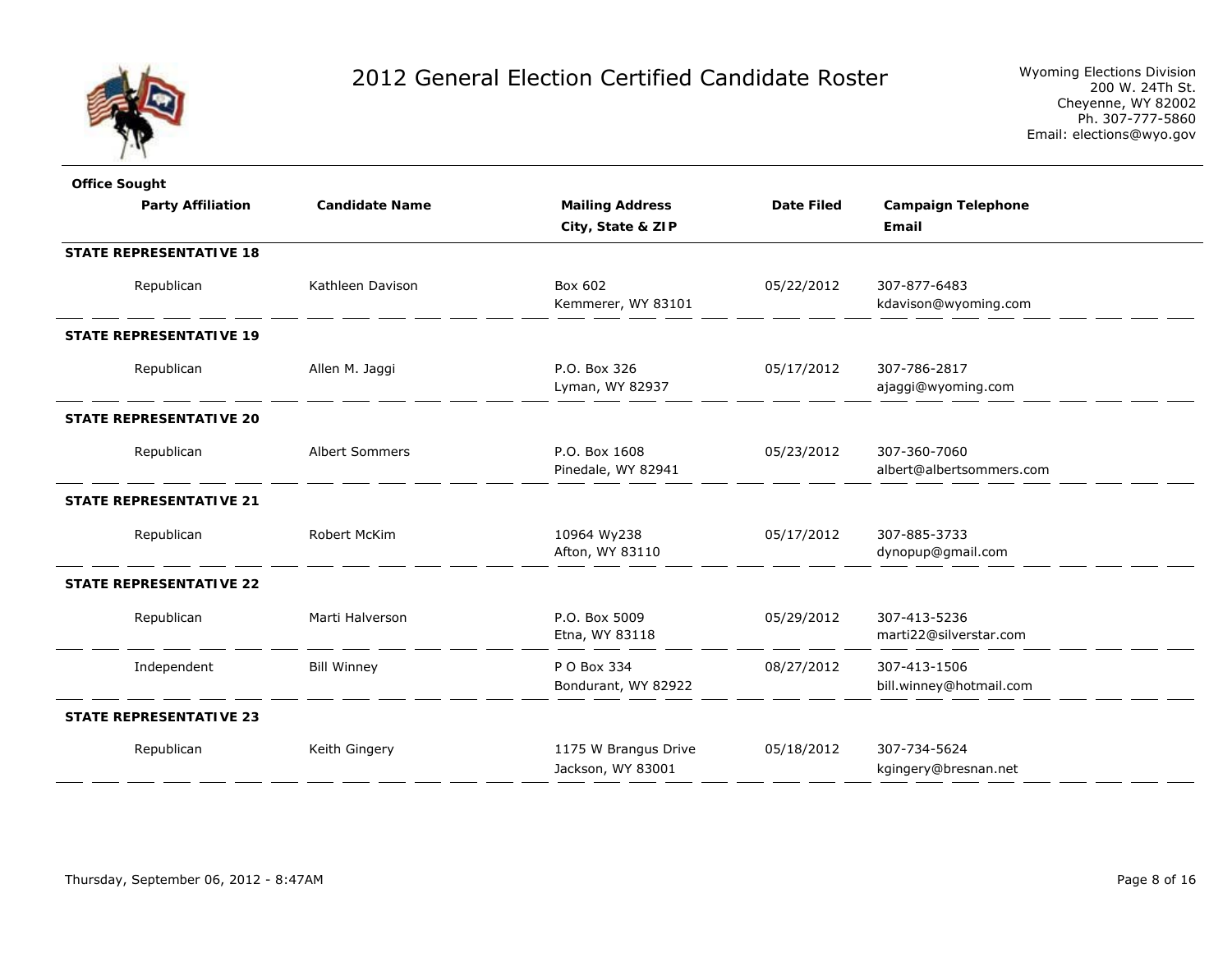

| <b>Office Sought</b>           |                       |                                               |                   |                                                    |
|--------------------------------|-----------------------|-----------------------------------------------|-------------------|----------------------------------------------------|
| <b>Party Affiliation</b>       | <b>Candidate Name</b> | <b>Mailing Address</b>                        | <b>Date Filed</b> | <b>Campaign Telephone</b>                          |
|                                |                       | City, State & ZIP                             |                   | Email                                              |
| <b>STATE REPRESENTATIVE 24</b> |                       |                                               |                   |                                                    |
| Republican                     | Sam Krone             | P.O. Box 2481<br>Cody, WY 82414               | 05/22/2012        | 307-272-0082<br>samkrone@gmail.com                 |
| <b>STATE REPRESENTATIVE 25</b> |                       |                                               |                   |                                                    |
| Republican                     | Dave Blevins          | 661 Ashwood Dr<br>Powell, WY 82435            | 05/17/2012        | 307-250-1499<br>dhblevins@tctwest.net              |
| <b>STATE REPRESENTATIVE 26</b> |                       |                                               |                   |                                                    |
| Republican                     | Elaine D Harvey       | 792 Garfield Ave<br>Lovell, WY 82431          | 05/21/2012        | 307-548-7866<br>harvey00@tctwest.net               |
| <b>STATE REPRESENTATIVE 27</b> |                       |                                               |                   |                                                    |
| Republican                     | Mike Greear           | P.O. Box 542<br>Worland, WY 82401             | 05/17/2012        | 307-388-3399<br>mgreear@rtconnect.net              |
| <b>STATE REPRESENTATIVE 28</b> |                       |                                               |                   |                                                    |
| Republican                     | Nathan Winters        | 106 Mountain View Dr<br>Thermopolis, WY 82443 | 05/17/2012        | 307-921-8733<br>nathanwintersforstaterep@gmail.com |
| Democratic                     | Connie Skates         | 420 Buffalo St<br>Thermopolis, WY 82443       | 05/22/2012        | 307-864-3885<br>connie.skates@yahoo.com            |
| <b>STATE REPRESENTATIVE 29</b> |                       |                                               |                   |                                                    |
| Republican                     | John W. Patton        | 1623 Pond View Ct<br>Sheridan, WY 82801       | 05/29/2012        | 307-672-2776<br>johnpatton@wyoming.com             |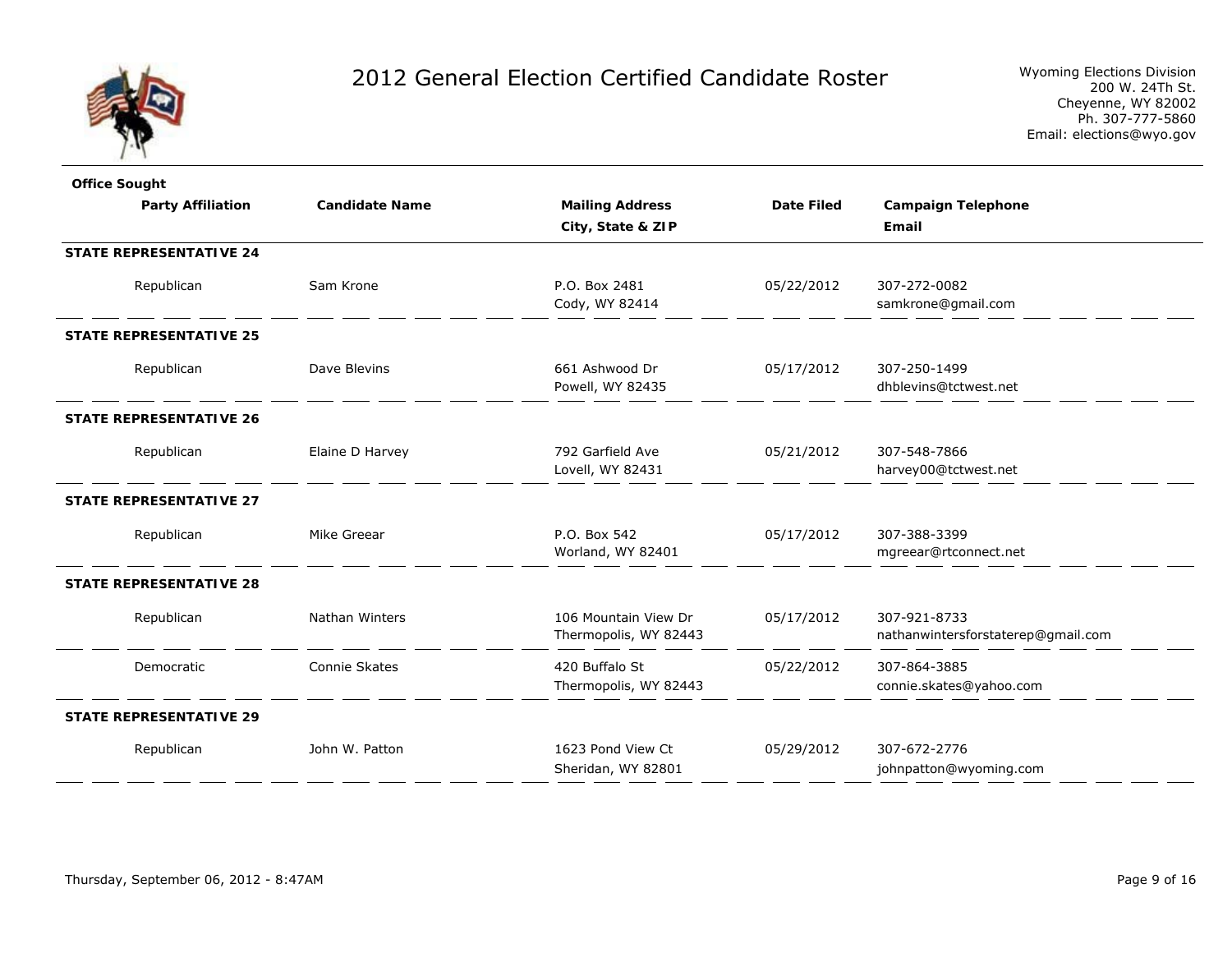

| <b>Office Sought</b>           |                       |                                            |                   |                                         |
|--------------------------------|-----------------------|--------------------------------------------|-------------------|-----------------------------------------|
| <b>Party Affiliation</b>       | <b>Candidate Name</b> | <b>Mailing Address</b>                     | <b>Date Filed</b> | <b>Campaign Telephone</b>               |
|                                |                       | City, State & ZIP                          |                   | Email                                   |
| <b>STATE REPRESENTATIVE 30</b> |                       |                                            |                   |                                         |
| Republican                     | Kathy Coleman         | 1809 Edwards Dr<br>Sheridan, WY 82801      | 05/30/2012        | 307-461-8090<br>kathy@wystaffing.com    |
| <b>STATE REPRESENTATIVE 31</b> |                       |                                            |                   |                                         |
| Republican                     | Tom Lubnau II         | 4 Cherokee Cir<br>Gillette, WY 82718       | 05/17/2012        | 307-686-2138<br>tlubnau@vcn.com         |
| <b>STATE REPRESENTATIVE 32</b> |                       |                                            |                   |                                         |
| Republican                     | Norine A. Kasperik    | 664 Par Dr<br>Gillette, WY 82718           | 05/21/2012        | 307-257-7875<br>nkasperik@bresnan.net   |
| <b>STATE REPRESENTATIVE 33</b> |                       |                                            |                   |                                         |
| Republican                     | Jim Allen             | P.O. Box 243<br>Lander, WY 82520           | 06/01/2012        | 307-349-6784<br>diamond4@wyoming.com    |
| Democratic                     | W. Patrick Goggles    | 505 Hwy 132 (Blue Sky)<br>Ethete, WY 82520 | 05/17/2012        | 307-349-2476<br>pgoggles@wyoming.com    |
| <b>STATE REPRESENTATIVE 34</b> |                       |                                            |                   |                                         |
| Republican                     | Rita Campbell         | 4 Riggs Rd<br>Shoshoni, WY 82649           | 05/17/2012        | 307-856-4725<br>rcampbell34@wyoming.com |
| <b>STATE REPRESENTATIVE 35</b> |                       |                                            |                   |                                         |
| Republican                     | Kendell Kroeker       | P.O. Box 354<br>Evansville, WY 82636       | 05/17/2012        | 307-259-9236<br>kkroeker@wyoming.com    |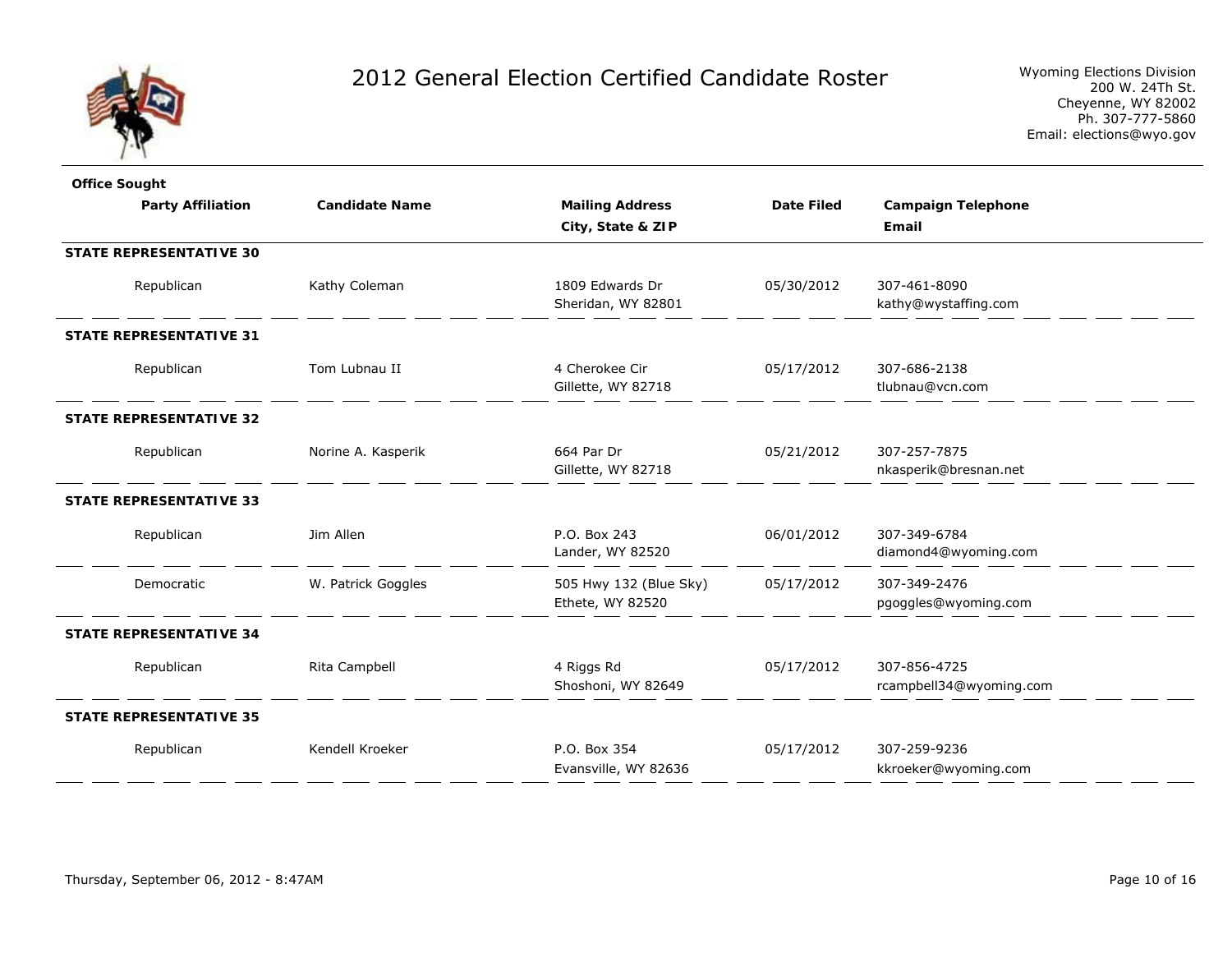

| <b>Office Sought</b>           |                       |                        |                   |                           |  |  |  |
|--------------------------------|-----------------------|------------------------|-------------------|---------------------------|--|--|--|
| <b>Party Affiliation</b>       | <b>Candidate Name</b> | <b>Mailing Address</b> | <b>Date Filed</b> | <b>Campaign Telephone</b> |  |  |  |
|                                |                       | City, State & ZIP      |                   | Email                     |  |  |  |
| <b>STATE REPRESENTATIVE 36</b> |                       |                        |                   |                           |  |  |  |
| Republican                     | Gerald Gay            | 364 S Socony Pl        | 05/17/2012        | 307-265-5187              |  |  |  |
|                                |                       | Casper, WY 82609       |                   | waynegay@bresnan.net      |  |  |  |
| <b>STATE REPRESENTATIVE 37</b> |                       |                        |                   |                           |  |  |  |
| Republican                     | Steve Harshman        | 4286 S. Moonbeam Rd    | 05/17/2012        | 307-262-8075              |  |  |  |
|                                |                       | Casper, WY 82604       |                   | sharshman@wyoming.com     |  |  |  |
| <b>STATE REPRESENTATIVE 38</b> |                       |                        |                   |                           |  |  |  |
| Republican                     | Tom Walters           | 14700 Hwy 220          | 06/01/2012        | 307-265-8935              |  |  |  |
|                                |                       | Casper, WY 82604       |                   | walterstom@earthlink.net  |  |  |  |
| <b>STATE REPRESENTATIVE 39</b> |                       |                        |                   |                           |  |  |  |
| Democratic                     | Stan Blake            | P.O. Box 774           | 05/17/2012        | 307-875-3779              |  |  |  |
|                                |                       | Green River, WY 82935  |                   | wyominman@msn.com         |  |  |  |
| <b>STATE REPRESENTATIVE 40</b> |                       |                        |                   |                           |  |  |  |
| Republican                     | Michael Madden        | 63 Langdon Rd          | 05/17/2012        | 307-684-9356              |  |  |  |
|                                |                       | Buffalo, WY 82834-0000 |                   | madden@wyoming.com        |  |  |  |
| <b>STATE REPRESENTATIVE 41</b> |                       |                        |                   |                           |  |  |  |
| Republican                     | Donna K. Roofe        | 4104 Rawlins St        | 06/01/2012        | None provided             |  |  |  |
|                                |                       | Cheyenne, WY 82001     |                   | roof614@aol.com           |  |  |  |
| Democratic                     | Ken A. Esquibel       | 3121 Spruce Ct         | 05/17/2012        | 307-630-6096              |  |  |  |
|                                |                       | Cheyenne, WY 82001     |                   | kesquibel@wyoming.com     |  |  |  |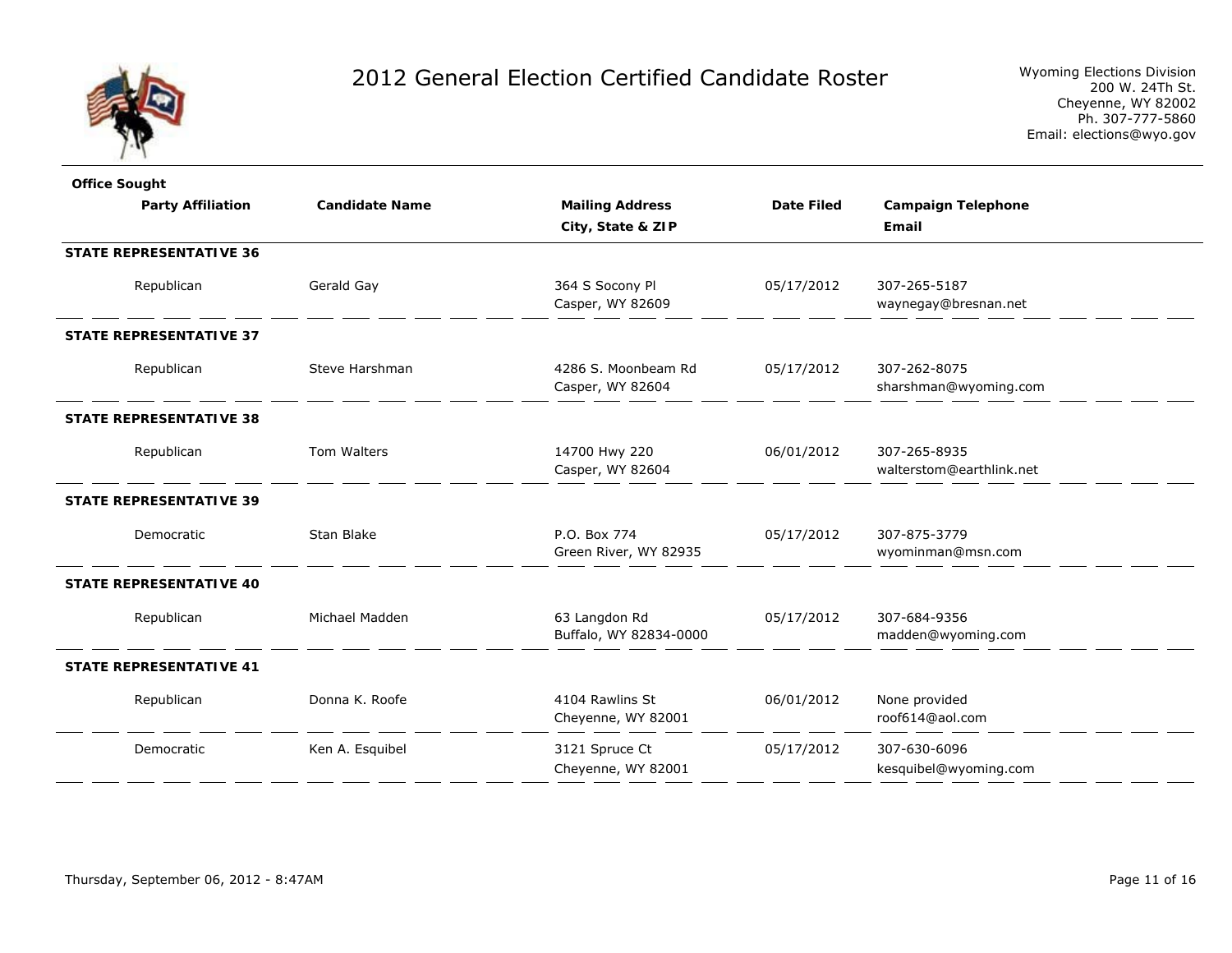

| <b>Office Sought</b>           |                       |                          |                   |                             |
|--------------------------------|-----------------------|--------------------------|-------------------|-----------------------------|
| <b>Party Affiliation</b>       | <b>Candidate Name</b> | <b>Mailing Address</b>   | <b>Date Filed</b> | <b>Campaign Telephone</b>   |
|                                |                       | City, State & ZIP        |                   | Email                       |
| <b>STATE REPRESENTATIVE 42</b> |                       |                          |                   |                             |
| Republican                     | Lynn Hutchings        | P.O. Box 9603            | 05/21/2012        | 307-316-0858                |
|                                |                       | Cheyenne, WY 82003       |                   | hutchingsforhouse@gmail.com |
| Democratic                     | Gary L. Datus         | 10004 E Milliron Rd      | 05/29/2012        | 307-637-8554                |
|                                |                       | Cheyenne, WY 82009       |                   | teach1@sisna.com            |
| <b>STATE REPRESENTATIVE 43</b> |                       |                          |                   |                             |
| Republican                     | Dan Zwonitzer         | 521 Cottonwood Dr        | 05/21/2012        | 307-214-7826                |
|                                |                       | Cheyenne, WY 82001       |                   | danzwonitzer@yahoo.com      |
| <b>STATE REPRESENTATIVE 44</b> |                       |                          |                   |                             |
| Republican                     | Tom Zachary           | P.O. Box 20285           | 05/29/2012        | 307-630-1553                |
|                                |                       | Cheyenne, WY 82003       |                   | wybirds@bresnan.net         |
| Democratic                     | James W. Byrd         | 2511 Snyder Ave          | 05/18/2012        | 307-200-0859                |
|                                |                       | Cheyenne, WY 82001       |                   | jimwbyrd@yahoo.com          |
| <b>STATE REPRESENTATIVE 45</b> |                       |                          |                   |                             |
| Republican                     | Matt Greene           | 115 E Grand Ave          | 05/17/2012        | 307-760-3859                |
|                                |                       | Laramie, WY 82070        |                   | mgreene@wyoming.com         |
| Democratic                     | Tony Mendoza          | 2369 Harrison St. Apt. D | 05/29/2012        | 307-399-5542                |
|                                |                       | Laramie, WY 82070        |                   | tonymendoza47@gmail.com     |
| <b>STATE REPRESENTATIVE 46</b> |                       |                          |                   |                             |
| Republican                     | Glenn Moniz           | P.O. Box 784             | 05/17/2012        | 307-745-4711                |
|                                |                       | Laramie, WY 82073        |                   | gmoniz@bresnan.net          |
| Democratic                     | Kennedy Penn-O'Toole  | 2207 Spring Creek Dr     | 05/17/2012        | 307-752-1828                |
|                                |                       | Laramie, WY 82070        |                   | kennedyotoole@gmail.com     |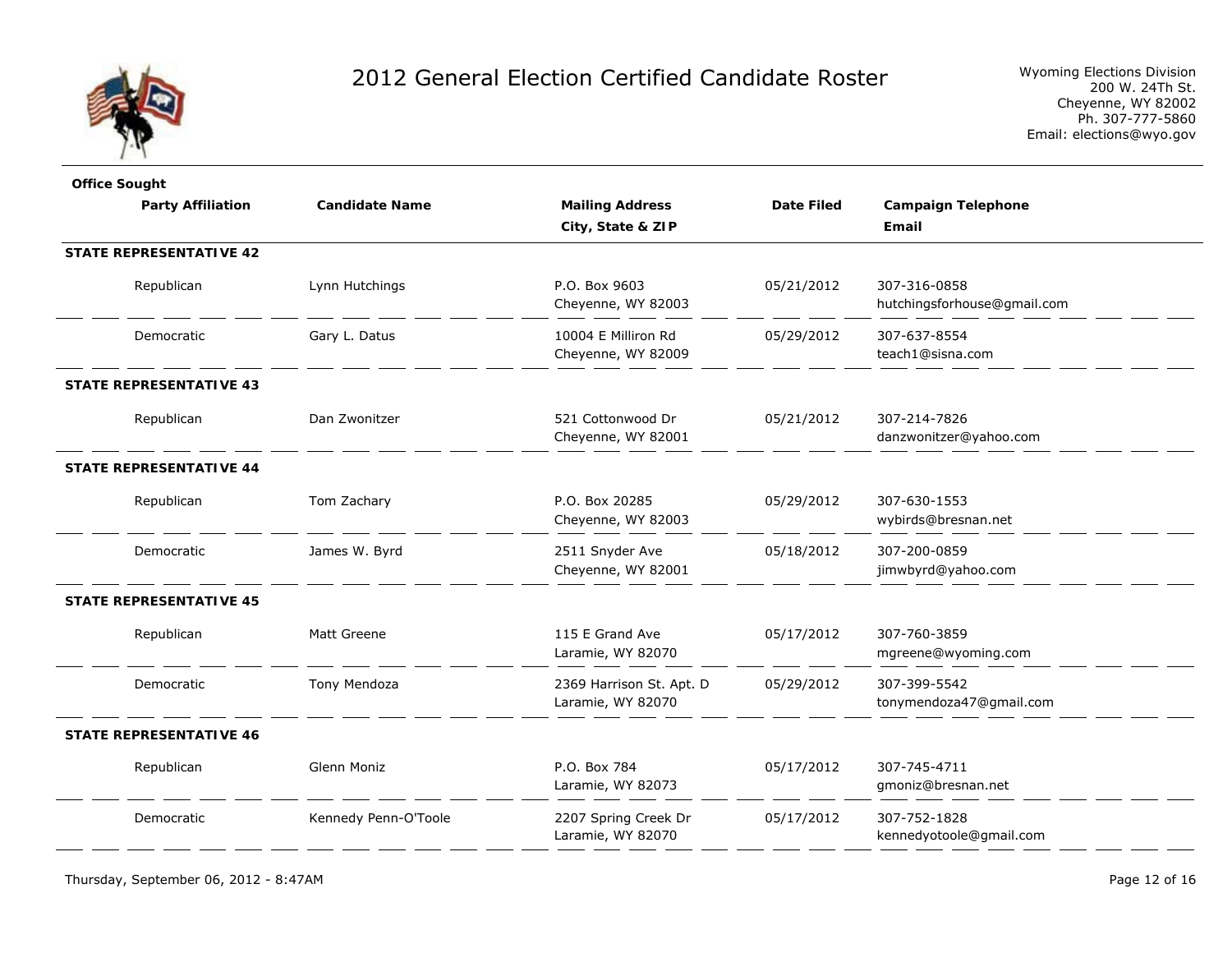

| <b>Office Sought</b>           |                       |                                             |                   |                                             |
|--------------------------------|-----------------------|---------------------------------------------|-------------------|---------------------------------------------|
| <b>Party Affiliation</b>       | <b>Candidate Name</b> | <b>Mailing Address</b><br>City, State & ZIP | <b>Date Filed</b> | <b>Campaign Telephone</b><br>Email          |
| <b>STATE REPRESENTATIVE 47</b> |                       |                                             |                   |                                             |
| Republican                     | Jerry Paxton          | P.O. Box 692<br>Encampment, WY 82325        | 05/17/2012        | 307-327-5373<br>jpaxton@union-tel.com       |
| Libertarian                    | Michael Hendricks     | P.O. Box 102<br>Hanna, WY 82327             | 08/07/2012        | 307-314-9297<br>2012@ndrix.org              |
| <b>STATE REPRESENTATIVE 48</b> |                       |                                             |                   |                                             |
| Republican                     | Mark Baker            | P.O Box 3266<br>Rock Springs, WY 82902      | 05/18/2012        | 307-371-5113<br>markforcongress@hotmail.com |
| Democratic                     | Joseph M. Barbuto     | P.O. Box 1198<br>Rock Springs, WY 82902     | 05/17/2012        | 307-389-3590<br>josephm.barbuto@gmail.com   |
| <b>STATE REPRESENTATIVE 49</b> |                       |                                             |                   |                                             |
| Republican                     | Garry C. Piiparinen   | 112 Freedom Drive<br>Evanston, WY 82930     | 05/17/2012        | 307-789-2136<br>piiparin@msn.com            |
| <b>STATE REPRESENTATIVE 50</b> |                       |                                             |                   |                                             |
| Republican                     | David Northrup        | 799 Lane 13<br>Powell, WY 82435             | 05/17/2012        | 307-272-0617<br>northrupforhd50@gmail.com   |
| <b>STATE REPRESENTATIVE 51</b> |                       |                                             |                   |                                             |
| Republican                     | Rosie Berger          | P.O. Box 275<br>Big Horn, WY 82833          | 05/17/2012        | 307-672-7600<br>rmberger@q.com              |
| <b>STATE REPRESENTATIVE 52</b> |                       |                                             |                   |                                             |
| Republican                     | Sue Wallis            | P. O. Box 71<br>Recluse, WY 82725           | 05/21/2012        | 307-680-8515<br>sue.wallis52@gmail.com      |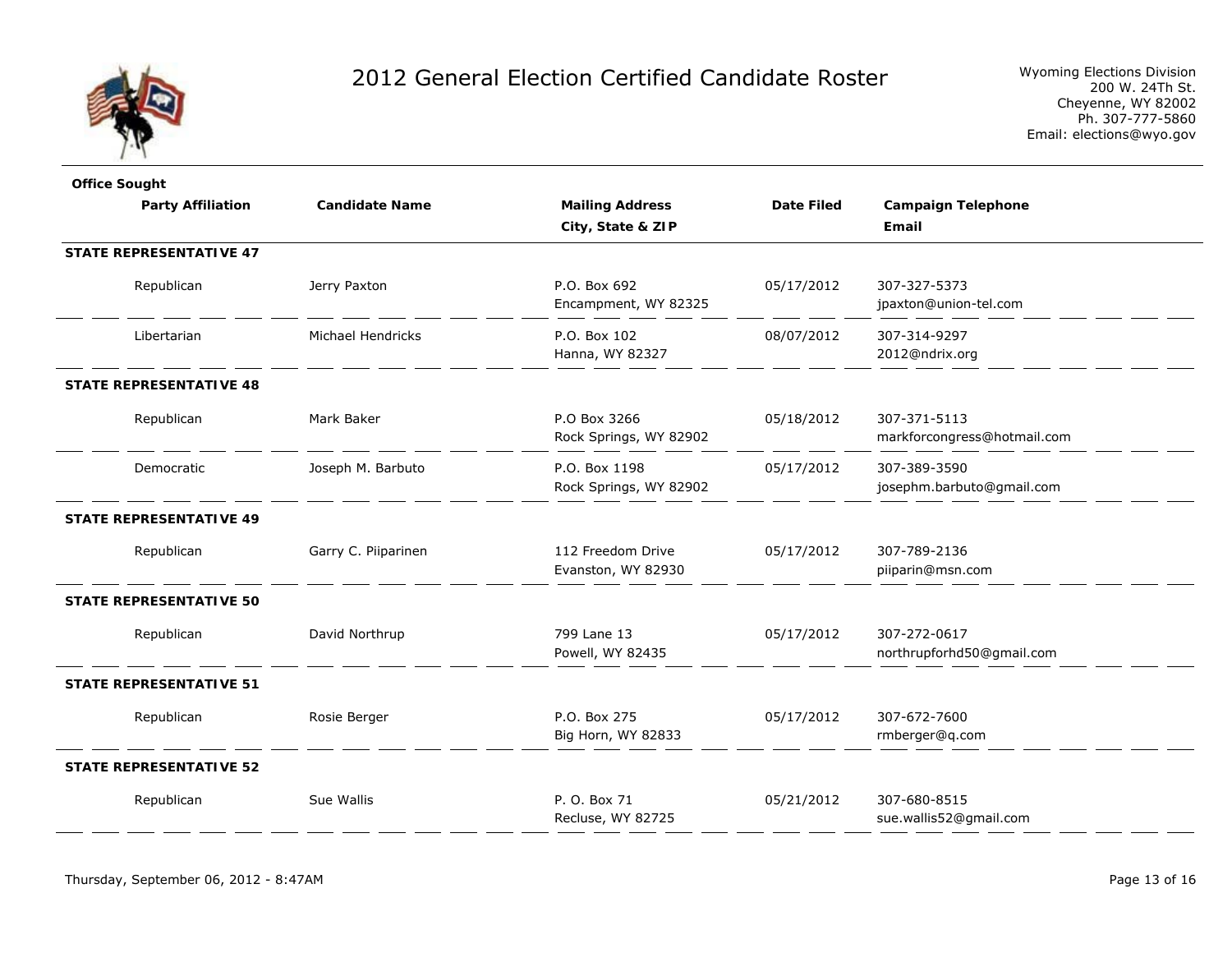

| <b>Office Sought</b>           |                       |                        |                   |                            |  |
|--------------------------------|-----------------------|------------------------|-------------------|----------------------------|--|
| <b>Party Affiliation</b>       | <b>Candidate Name</b> | <b>Mailing Address</b> | <b>Date Filed</b> | <b>Campaign Telephone</b>  |  |
|                                |                       | City, State & ZIP      |                   | Email                      |  |
| <b>STATE REPRESENTATIVE 53</b> |                       |                        |                   |                            |  |
| Republican                     | Gregg Blikre          | 110 E Hogeye Dr        | 05/21/2012        | 307-682-5311               |  |
|                                |                       | Gillette, WY 82716     |                   | blik@wyinet.com            |  |
| <b>STATE REPRESENTATIVE 54</b> |                       |                        |                   |                            |  |
| Republican                     | Lloyd Charles Larsen  | 1076 S Second St       | 05/17/2012        | 307-332-3895               |  |
|                                |                       | Lander, WY 82520       |                   | lloydlarsen@wyoming.com    |  |
| Democratic                     | <b>Bruce Palmer</b>   | P.O. Box 1593          | 05/17/2012        | 307-349-4718               |  |
|                                |                       | Lander, WY 82520       |                   | bruce_palmer@nols.edu      |  |
| Libertarian                    | Ryan Jefferson Jones  | 2246 N 2nd St          | 08/07/2012        | 307-349-9265               |  |
|                                |                       | Lander, WY 82520       |                   | ryan@2012jones.com         |  |
| <b>STATE REPRESENTATIVE 55</b> |                       |                        |                   |                            |  |
| Republican                     | David R. Miller       | 2420 Watt Court        | 05/18/2012        | 307-857-5789               |  |
|                                |                       | Riverton, WY 82501     |                   | davidmiller@wyoming.com    |  |
| Democratic                     | Sherry Shelley        | 119 W Jackson Ave      | 05/24/2012        | 307-851-7162               |  |
|                                |                       | Riverton, WY 82501     |                   | sherryshelley119@gmail.com |  |
| Libertarian                    | Bethany K Baldes      | 513 E Lincoln Ave      | 08/07/2012        | 307-856-4650               |  |
|                                |                       | Riverton, WY 82501     |                   | BETHANYBALDES@GMAIL.COM    |  |
| <b>STATE REPRESENTATIVE 56</b> |                       |                        |                   |                            |  |
| Republican                     | Tim Stubson           | 1645 S Chestnut St     | 05/17/2012        | 307-234-1881               |  |
|                                |                       | Casper, WY 82601       |                   | tim@stampedeforstubson.com |  |
| <b>STATE REPRESENTATIVE 57</b> |                       |                        |                   |                            |  |
| Republican                     | Thomas A. Lockhart    | 770 E 12th St          | 05/17/2012        | 307-472-4116               |  |
|                                |                       | Casper, WY 82601       |                   | Tlockh1617@aol.com         |  |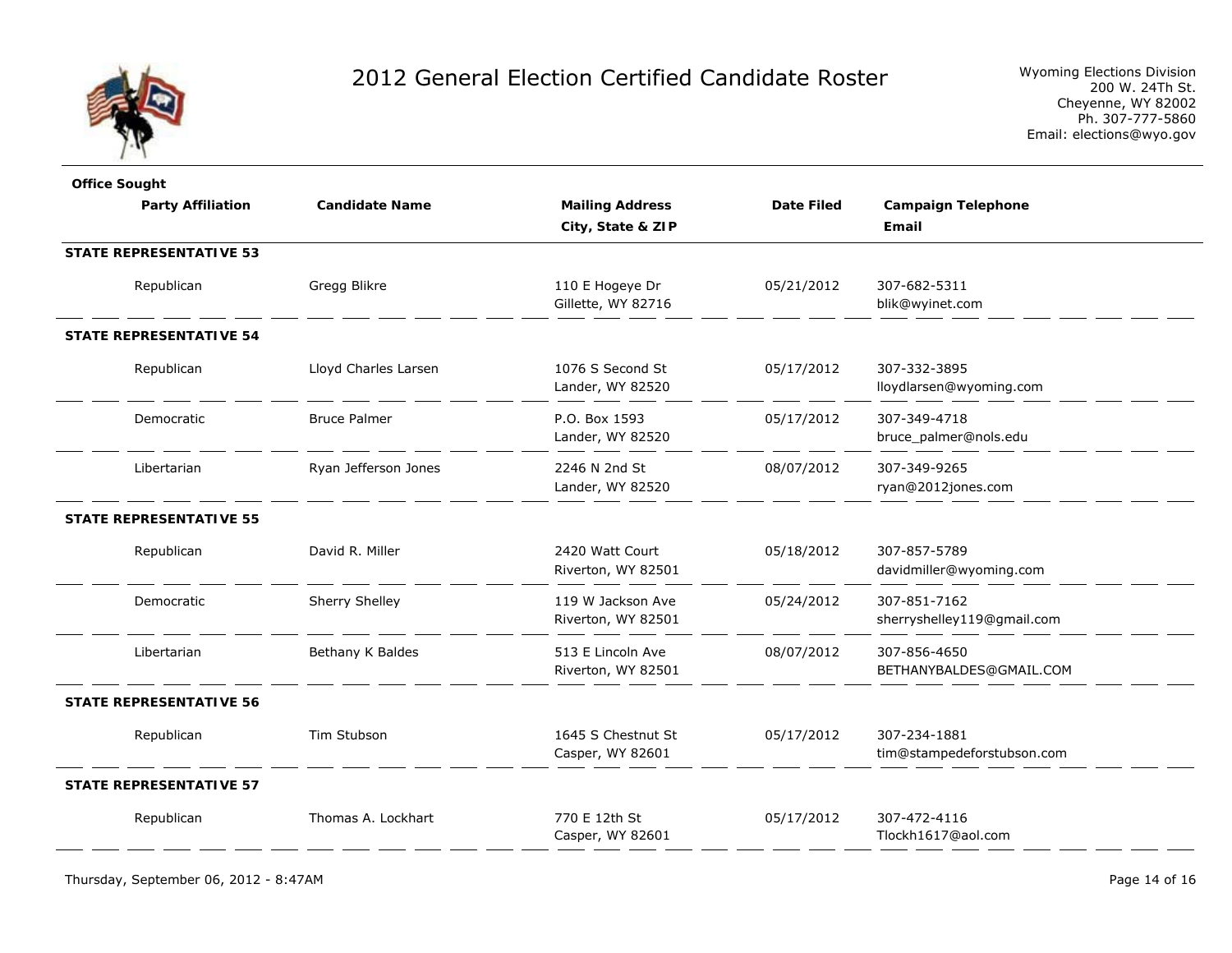

| <b>Office Sought</b>           |                                |                        |                                                  |                   |                                      |  |
|--------------------------------|--------------------------------|------------------------|--------------------------------------------------|-------------------|--------------------------------------|--|
|                                | <b>Party Affiliation</b>       | <b>Candidate Name</b>  | <b>Mailing Address</b>                           | <b>Date Filed</b> | <b>Campaign Telephone</b>            |  |
|                                |                                |                        | City, State & ZIP                                |                   | Email                                |  |
|                                | <b>STATE REPRESENTATIVE 58</b> |                        |                                                  |                   |                                      |  |
|                                | Republican                     | Tom Reeder             | P.O. Box 40046<br>Casper, WY 82604               | 05/17/2012        | 307-235-0404<br>t.reeder@bresnan.net |  |
| <b>STATE REPRESENTATIVE 59</b> |                                |                        |                                                  |                   |                                      |  |
|                                | Republican                     | Carl R. "Bunky" Loucks | 1555 W Coffman Ave<br>Casper, WY 82604           | 05/31/2012        | 307-237-6804<br>bloucks6@bresnan.net |  |
|                                | Democratic                     | Mike Gilmore           | 1992 Chamberlain Rd<br>Casper, WY 82604          | 05/22/2012        | 307-234-5730<br>mikeag@bresnan.net   |  |
|                                | <b>STATE REPRESENTATIVE 60</b> |                        |                                                  |                   |                                      |  |
|                                | Democratic                     | John L. Freeman        | 2340 North Carolina Way<br>Green River, WY 82935 | 05/23/2012        | 307-875-7378<br>freeman@wyoming.com  |  |